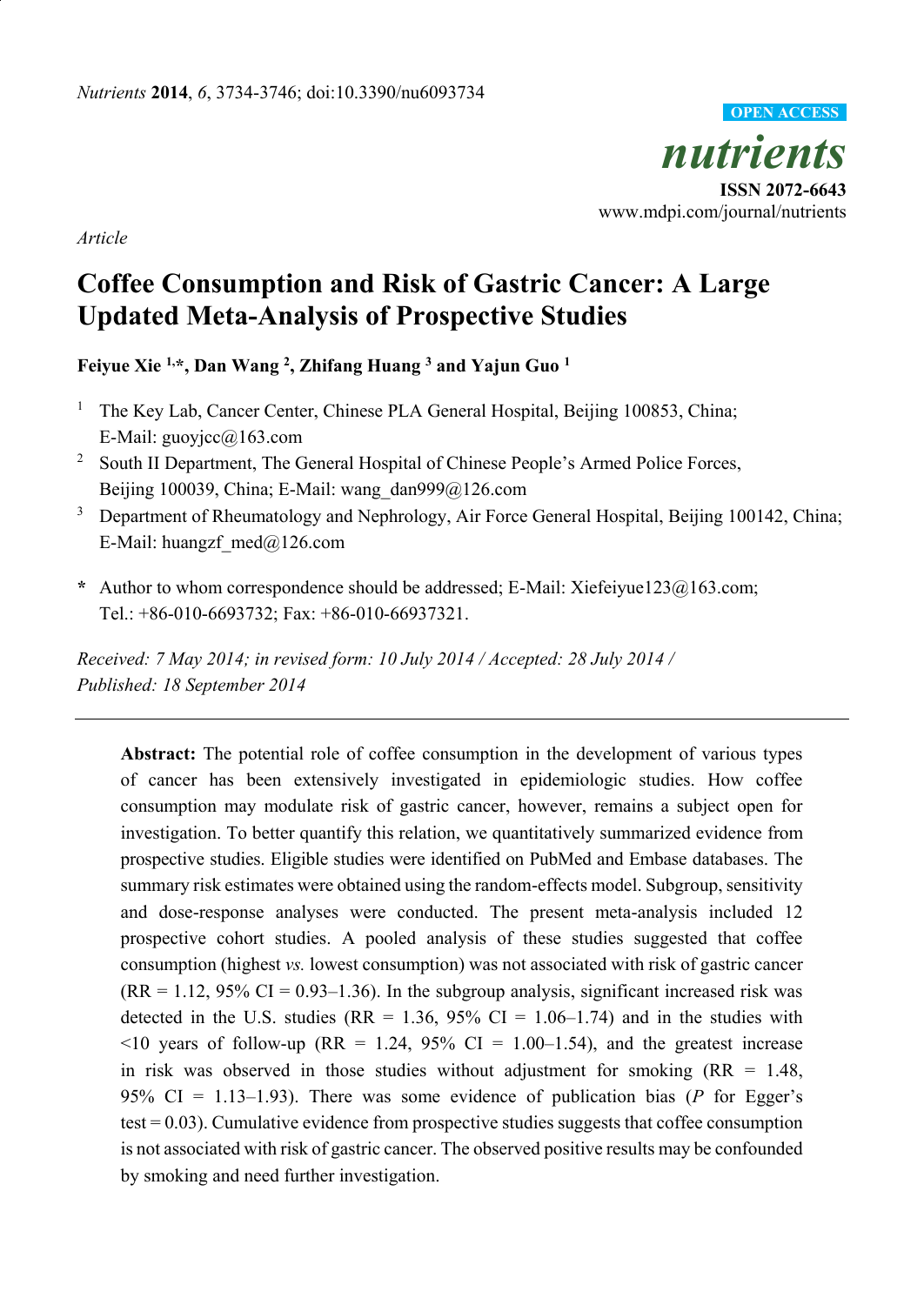**Keywords:** coffee; gastric cancer; cohort study; meta-analysis

### **1. Introduction**

Gastric cancer is the fourth most common type of cancer and the second leading cause of cancer death [1]. The incidence of this malignancy differs substantially by geographic region, indicating that modifiable lifestyle factors, especially dietary factors may influence the development of this disease [2].

Coffee is one of the most widely consumed beverages globally, and its potential role in the development of many chronic diseases, including various types of cancer has received considerable attention over the past several decades [3,4]. How coffee consumption may modulate risk of gastric cancer, however, remains a subject open for investigation.

The association of coffee consumption with risk of gastric cancer has been investigated in a number of epidemiologic studies, with ambiguous findings [5–17]. A previous meta-analysis of published case-control and cohort studies suggested a null relation [5]. However, most studies included in that meta-analysis were retrospective case-control studies which are subject to biases. Moreover, only four out of the seven cohort studies included were adjusted for multi-variables. Therefore, possible confounding by other behavioral factors was not well investigated. This merits particular attention when examining the exposure such as coffee that has been found to been highly correlated with unhealthy factors such as smoking, heavy alcohol drinking, high body mass index and low physical activity, *etc.* [10,12], all of which may increase risk of gastric cancer [18–21].

Since the 2006 meta-analysis [5], 5 large prospective cohort studies [6,9,10,12,16] examining the association of coffee consumption with risk of gastric cancer have emerged, and the results continued to be inconsistent. Increased risk was reported in the Swedish Mammography Cohort Study [9] and the NIH-AARP Diet and Health Study [12] (restricted to gastric cardia cancer), and possible decreased risk was suggested in a Finnish cohort [6] (restricted to men) and in a cohort consisting of Singapore Chinese [16] (restricted to specific women, e.g., nonsmokers), and finally, a null relation was reported in another Swedish cohort [10]. In an attempt to further elucidate the relationship between coffee consumption and risk of gastric cancer, we conducted this updated meta-analysis of prospective studies.

### **2. Materials and Methods**

#### *2.1. Literature Search and Selection*

We searched for potentially relevant publications published before June 2014 on PubMed and Embase databases using the search terms "coffee" or "caffeine" in combination with "gastric cancer" or "stomach cancer" or "cardia cancer", with no language restrictions. We also carefully reviewed the reference lists of retrieved publications in order to identify any further studies. The title and abstract of the relevant studies were screened and then the full papers of potentially eligible studies were carefully accessed. To be included, the study had to meet the following criteria: (1) study design was prospective; (2) exposure of interest was coffee consumption; (3) outcome was gastric cancer; and (4) relative risks (RRs) with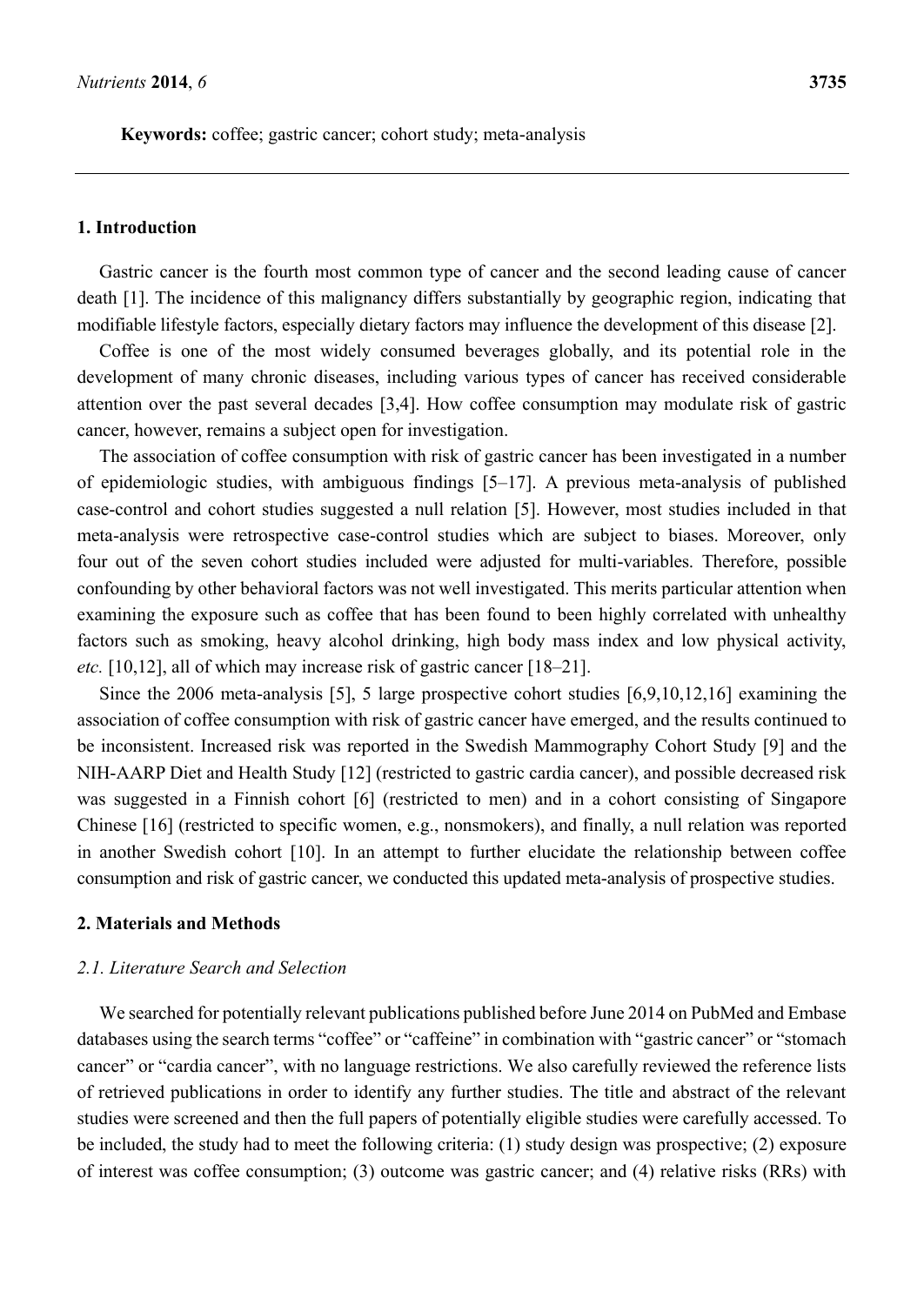corresponding 95% confidence intervals (CIs) were available (either reported or could be estimated according to reported data).

### *2.2. Data Extraction*

Two authors independently extracted data using a standardized data-collection form, and discussion would be performed if there were any disagreements. The following data were extracted from each included eligible study: the first author's last name, year of publication, country of origin, years of follow-up, sex of subjects, number of cases and subjects, levels of consumption, range of consumption, RRs of gastric cancer with corresponding 95% CIs, and statistical adjustment in the analysis.

### *2.3. Data Synthesis and Analyses*

The RRs reflecting the greatest degree of control for confounders were used in the meta-analysis. The summary risk estimates were obtained with the method of DerSimonian and Laird using the assumptions of the random-effects model that takes into account both within-study and between-study variations [22]. Statistical heterogeneity amongst studies was assessed with Q and  $I^2$  statistics [23]. For the Q statistic, a *P-*value of less than 0.1 was considered statistically significant heterogeneity. Potential publication bias was evaluated by use of Begg's funnel plots and Egger's regression asymmetry test [24].

Stratified analyses were performed for the following subgroups: geographic areas, length of follow-up, number of cases, sex, range of consumption, and adjustment for potential confounders. A sensitivity analysis was also conducted by omitting one study at each turn and pooling results from the remaining studies. Because the levels of consumption among individual studies differed substantially, A dose-response analysis using the method by Greenland and Longnecker was conducted [25]. Accordingly, study-specific slopes (linear trends) and 95% CIs were estimated from the natural logs of the RRs and CIs across categories of coffee consumption. Eligible studies were those studies that reported the number of cases and person-years and the risk estimates with their variance estimates for at least three quantitative exposure categories. All statistical analyses were performed using STATA software, version 11.0 (StataCorp., College Station, TX, USA).

### **3. Results**

### *3.1. Study Characteristics*

The flow chart of literature search is shown in Figure 1. Twelve studies [6–17] that evaluated the association of coffee consumption with risk of gastric cancer met the pre-defined inclusion criteria, and were included in the final analysis. The 12 studies contained a total of 2688 gastric cancer cases and 840,651 subjects. These studies were published between 1986 and 2014, and they were conducted in the United States (3 studies), Norway (2 studies), Sweden (2 studies), Japan (2 studies), Netherlands (1 study), Finland (1 study) and Singapore (1 study), respectively. The median or mean length of followup ranged from 5.4 years to 18 years; the number of cases ranged from 51 to 647; and the number of subjects ranged from 1525 to 481,562. The levels of coffee consumption, the risk estimates reported in the primary studies, as well as the variables adjusted in the analyses differed substantially. The study characteristics are summarized in Table 1.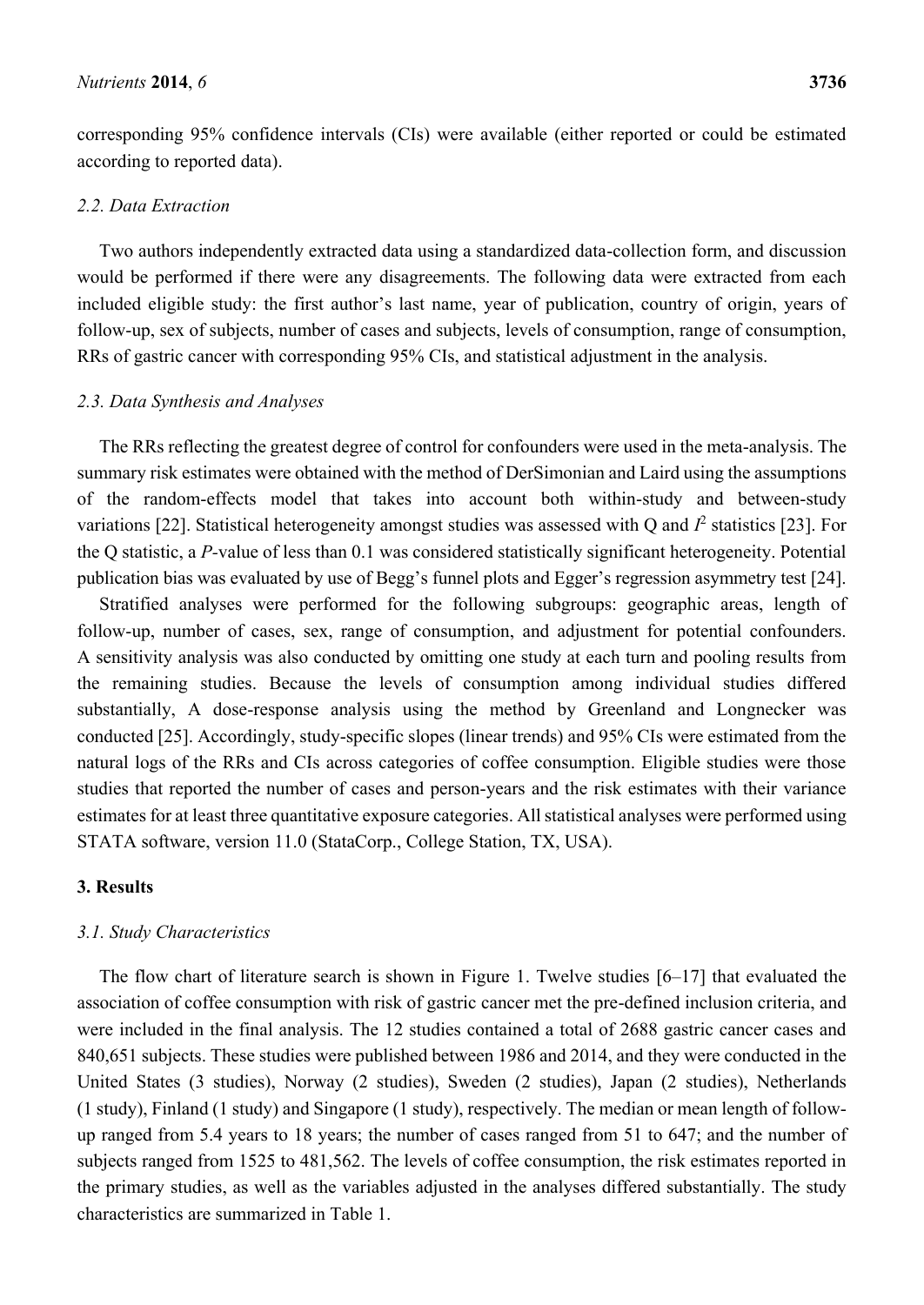

**Figure 1.** Flow chart showing process of literature search.

### *3.2. Overall Analysis*

A meta-analysis of the 12 studies suggested that high coffee consumption was not associated with risk of gastric cancer, with a summary RR of 1.12 (95% CI = 0.93–1.36), with moderate heterogeneity  $(P = 0.07, I^2 = 37.0\%)$  (Figure 2).

### *3.3. Stratified, Sensitivity and Dose-Response Analyses*

The results of subgroup analysis stratified by geographic areas, length of follow-up, number of cases, sex, range of consumption, and adjustment for potential confounders are presented in Table 2. High consumption of coffee was found to be significantly associated with increased risk of gastric cancer in studies from the United States ( $RR = 1.35$ , 95% CI = 1.06–1.74), in studies with shorter duration of follow-up (RR = 1.24, 95% CI = 1.00–1.54), and in those studies without adjustment for smoking  $(RR = 1.48, 95\% \text{ CI} = 1.13-1.93)$ . The study by Larsson *et al.* [9] was not adjusted for smoking, but the investigators found a similar result (RR = 1.21, 95% CI = 0.96–1.54) when restricting the analysis to a subset with information on smoking. However, treating this study as the one adjusted for smoking did not change the initial finding ( $RR = 1.38$ ,  $95\%$  CI = 1.02–1.87) for those without adjustment and 1.04  $(95\% \text{ CI} = 0.85 - 1.26)$  for those with adjustment. The sensitivity analysis carried out by omitting one study at each turn and pooling results from the remaining studies indicated that an exclusion of any single study did not materially change the main result.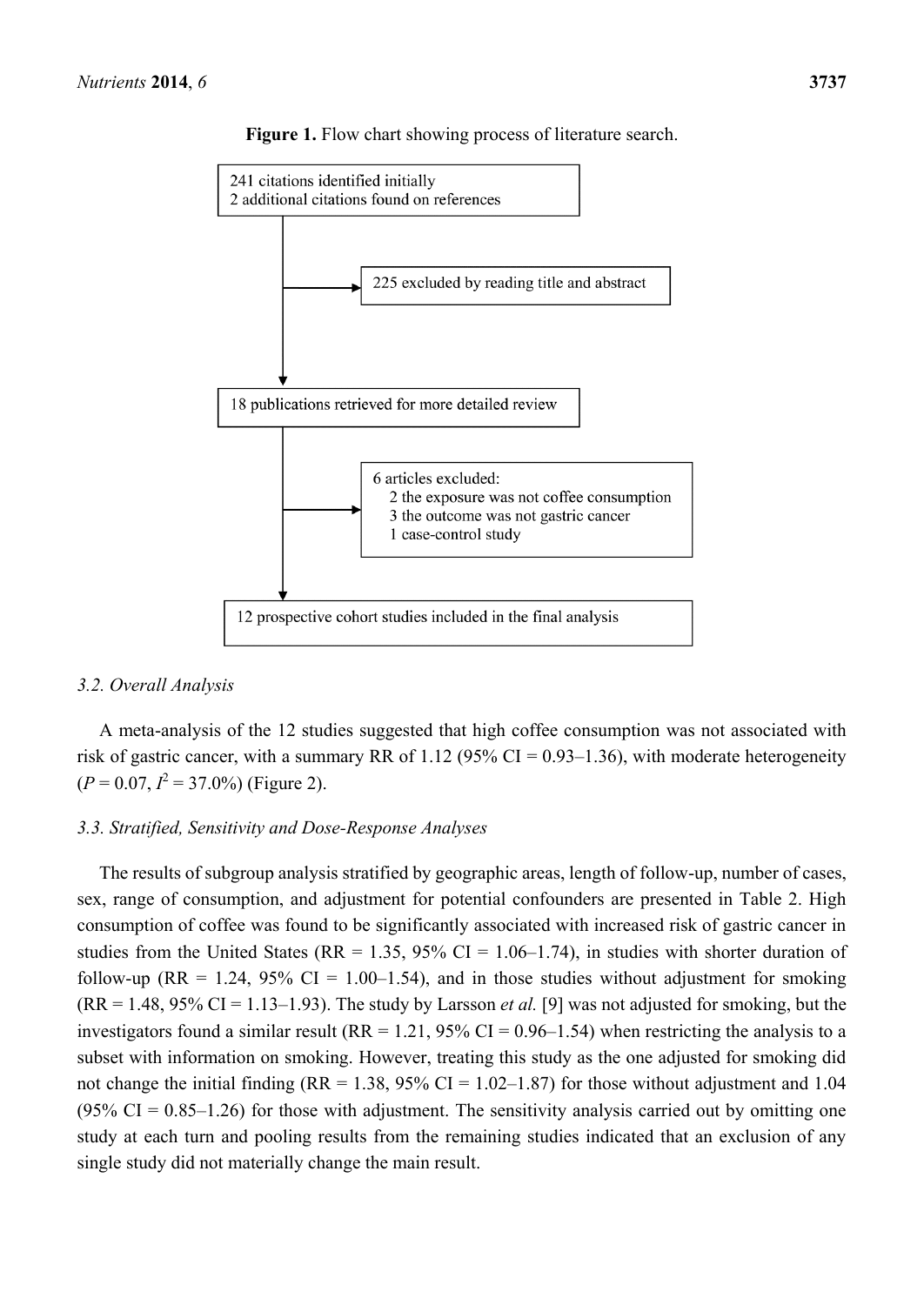# *Nutrients* **2014**, *6* **3738**

| <b>Study</b>            | Country     | Duration,<br>Years    | No. of<br><b>Cases</b> | No. of<br><b>Subjects</b> | <b>Sex</b>   | <b>Highest vs. Lowest</b><br>Consumption                   | Range of<br>Consumption | RR (95% CI)                                                     | <b>Variables Adjusted for</b>                                                                                                                    |
|-------------------------|-------------|-----------------------|------------------------|---------------------------|--------------|------------------------------------------------------------|-------------------------|-----------------------------------------------------------------|--------------------------------------------------------------------------------------------------------------------------------------------------|
| Jacobsen,<br>1986 [8]   | Norway      | 11.5                  | 147                    | 16555                     | M/F          | $\geq$ 7 vs. $\leq$ 2 cups/day                             | 6.5 cups/day            | 1.46 (0.84–2.55) <sup>a</sup>                                   | Age, sex, and residence.                                                                                                                         |
| Nomura,<br>1986 [11]    | <b>USA</b>  | 15                    | 106                    | 7355                      | $\mathbf{M}$ | $\geq$ 5 vs. 0                                             | 5 cups/day              | 1.18 $(0.61-2.26)$ <sup>b</sup>                                 | Age                                                                                                                                              |
| Stensvold,<br>1994 [13] | Norway      | 10.1                  | 80                     | 42973                     | M/F          | $\geq$ 7 vs. $\leq$ 2 cups/day                             | 4.5 cups/day            | $0.50(0.21-1.19)(M)^{a}$<br>$0.50$ (0.17-1.52) (F) <sup>a</sup> | Age, smoking, and<br>residence.                                                                                                                  |
| van Loon,<br>1998 [15]  | Netherlands | 4.3                   | 146                    | 1525<br>(sub-cohort)      | M            | $>4$ vs. $\leq$ 4 cups/day                                 | 4 cups/day              | 1.43 $(0.93-2.19)^{b}$                                          |                                                                                                                                                  |
| Galanis,<br>1998 [7]    | <b>USA</b>  | 14.8                  | 108                    | 11907                     | M/F          | $\geq$ 2 vs. 0 cups/day                                    | 3 cups/day              | $1.80(1.00-3.30)$                                               | Age, sex, smoking (M),<br>education and place of<br>birth.                                                                                       |
| Tsubono,<br>2001 [14]   | Japan       | 9                     | 419                    | 26311                     | M/F          | $\geq$ 3 vs. 0 cups/day                                    | 3.5 cups/day            | $1.00(0.60-1.60)$                                               | Age, sex, smoking,<br>consumption of tea,<br>alcohol, rice, meat,<br>vegetables, fruits and bean-<br>past soup, and type of<br>health insurance. |
| Khan, 2004<br>$[17]$    | Japan       | 13.8(M)<br>14.8 $(F)$ | 51                     | 3155                      | M/F          | $\ge$ several times/week vs.<br>$\leq$ several times/month | $<$ 1 cups/day          | $1.00 (0.50 - 2.00) (M)$<br>$0.30(0.10-1.40)$ (F)               | Age, smoking, health status<br>$(F)$ , health education $(F)$ ,<br>and health screening (F).                                                     |
| Larsson,<br>2006 [9]    | Sweden      | 15.7                  | 160                    | 61433                     | $\mathbf{F}$ | $\geq$ 4 vs. $\leq$ 1 cups/day                             | 4 cups/day              | $1.86(1.07-3.25)$                                               | Age, calendar year,<br>education, and<br>consumption of tea and<br>alcohol.                                                                      |

**Table 1.** Characteristics of included prospective studies examining the association between coffee consumption and risk of gastric cancer.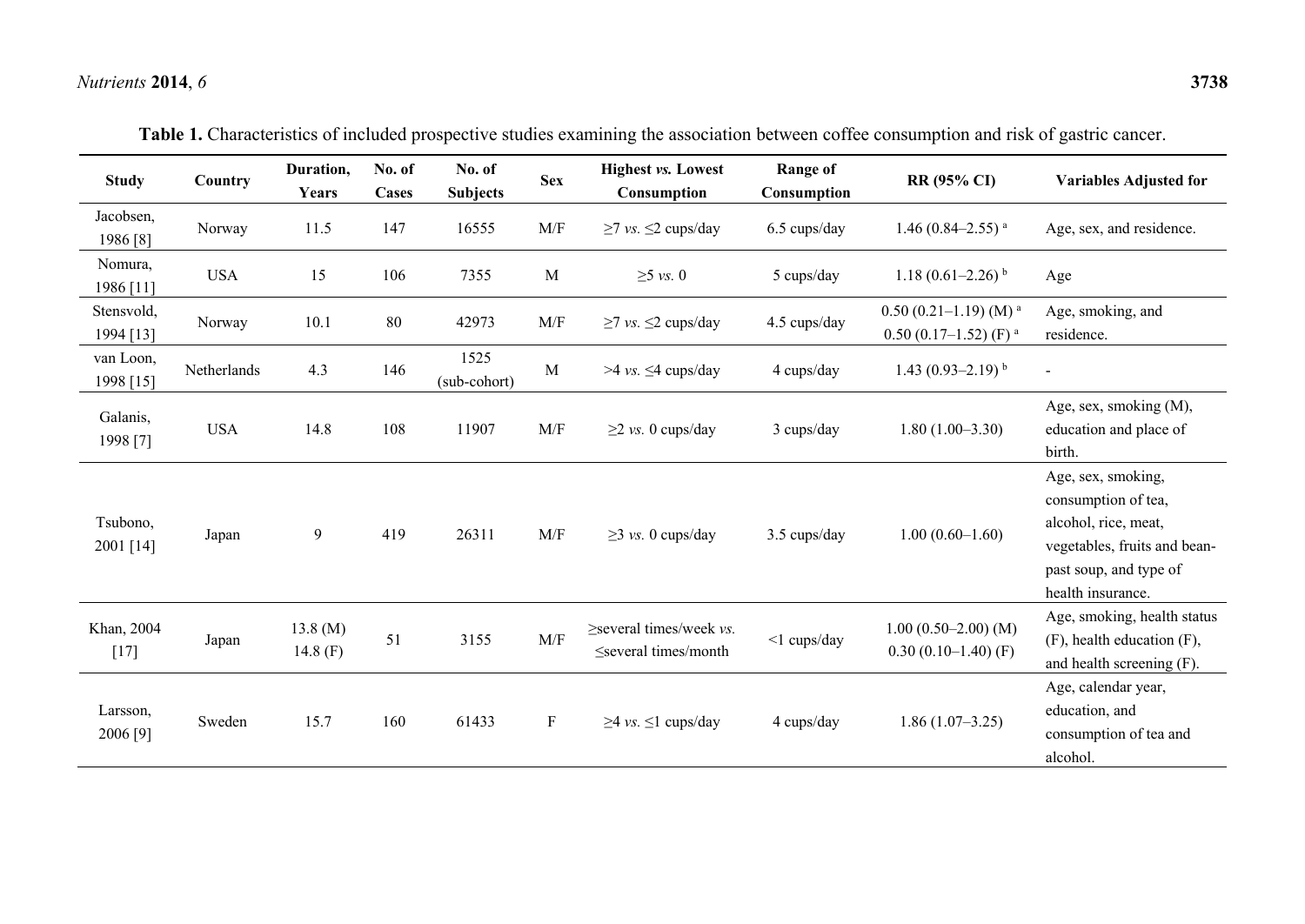|                                   |            |      |     |        |                                                             | <b>Table 1.</b> Cont.                |              |                                                                  |                                                                                                                                                                    |
|-----------------------------------|------------|------|-----|--------|-------------------------------------------------------------|--------------------------------------|--------------|------------------------------------------------------------------|--------------------------------------------------------------------------------------------------------------------------------------------------------------------|
| Nilsson,<br>2010 [10]             | Sweden     | 6    | 70  | 64603  | M/F                                                         | $\geq$ 4 vs. <1 cups/day             | 6.5 cups/day | $0.99(0.44 - 2.21)$                                              | Age, sex, BMI, smoking,<br>education, and physical<br>activity.                                                                                                    |
| Ren,<br>2010 [12]                 | <b>USA</b> | 5.4  | 455 | 481563 | M/F                                                         | $>3$ vs. $<1$ cups/day               | 3 cups/day   | $1.57(1.03-2.39)$ <sup>c</sup><br>$1.06(0.68-1.64)$ <sup>d</sup> | Age, sex, BMI, smoking,<br>education, ethnicity,<br>physical activity, and<br>consumption of alcohol,<br>fruits, vegetables, red meat,<br>white meat and calories. |
| Bidel, 2013<br>[6]                | Finland    | 18   | 299 | 60041  | M/F                                                         | $\geq$ 10 vs. 0 cups/day             | 11 cups/day  | $0.75(0.40-1.41)$                                                | Age, sex, BMI, study year,<br>education, smoking,<br>physical activity, history of<br>diabetes, and consumption<br>of tea and alcohol.                             |
| Ainslie-<br>Waldman,<br>2014 [16] | Singapore  | 14.7 | 647 | 63257  | $\ensuremath{\text{M}}\xspace/\ensuremath{\text{F}}\xspace$ | $\geq$ 4 cups/d vs.<br>never/monthly | 4.5 cups/day | $0.93(0.49-1.07)$                                                | Age, BMI, gender,<br>interview year, dialect,<br>education, smoking,<br>intakes of caffeine and total<br>energy intake.                                            |

BMI, body mass index; RR, relative risk; CI, confidence interval; M, male; F, female. <sup>a</sup> 95% confidence intervals were estimated according to reported original data; <sup>b</sup> relative risks and 95% confidence intervals were estimated according to reported original data; <sup>c</sup> results for gastric cardia cancer; <sup>d</sup> results for gastric non-cardia cancer.

**Table 1.** *Cont.*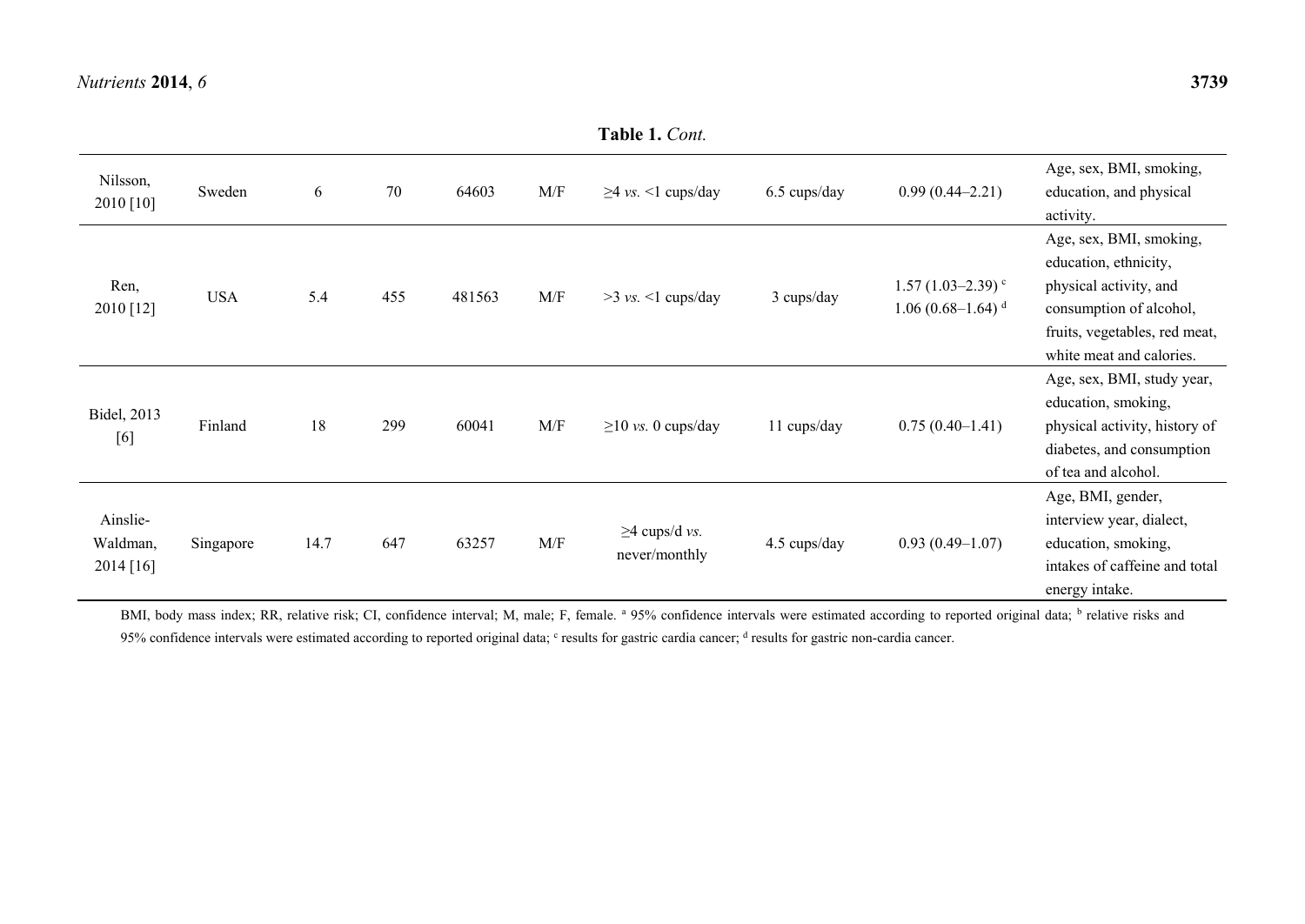**Figure 2.** Relative risk of gastric cancer for the highest compared with the lowest categories of coffee consumption. (a) results for gastric cardia cancer; (b) results for gastric non-cardia cancer; M, male; F, female; RR, relative risk; CI, confidence interval.



### *3.4. Stratified, Sensitivity and Dose-Response Analyses*

The results of subgroup analysis stratified by geographic areas, length of follow-up, number of cases, sex, range of consumption, and adjustment for potential confounders are presented in Table 2. High consumption of coffee was found to be significantly associated with increased risk of gastric cancer in studies from the United States ( $RR = 1.35$ ,  $95\%$  CI = 1.06–1.74), in studies with shorter duration of follow-up (RR = 1.24, 95% CI = 1.00–1.54), and in those studies without adjustment for smoking  $(RR = 1.48, 95\% \text{ CI} = 1.13-1.93)$ . The study by Larsson *et al.* [9] was not adjusted for smoking, but the investigators found a similar result (RR = 1.21, 95% CI = 0.96–1.54) when restricting the analysis to a subset with information on smoking. However, treating this study as the one adjusted for smoking did not change the initial finding ( $RR = 1.38$ ,  $95\%$  CI = 1.02–1.87) for those without adjustment and 1.04 (95% CI =  $0.85-1.26$ ) for those with adjustment). The sensitivity analysis carried out by omitting one study at each turn and pooling results from the remaining studies indicated that an exclusion of any single study did not materially change the main result.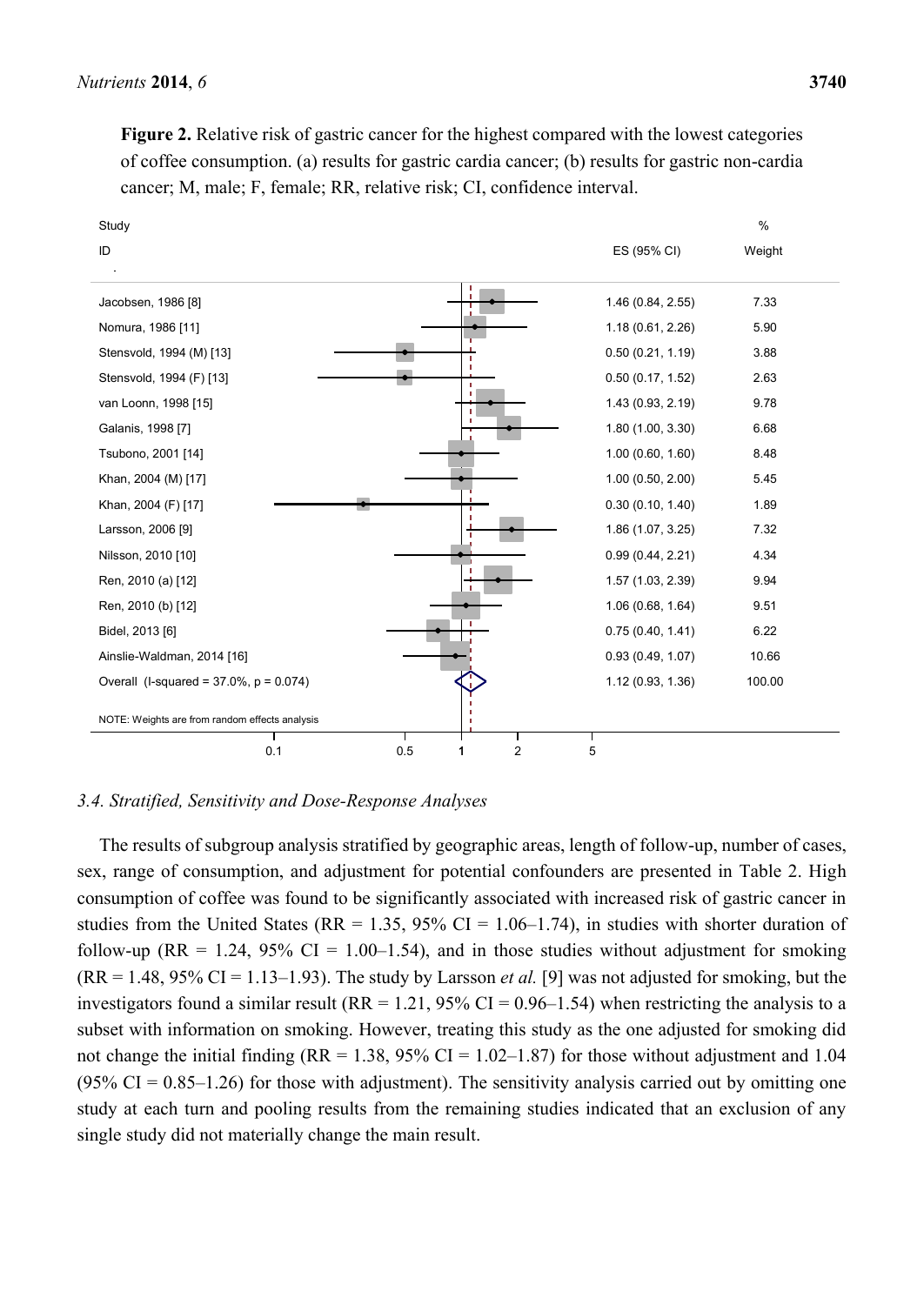### *Nutrients* **2014**, *6* **3741**

|                              |                  |                     | <b>Heterogeneity Test</b> |           |  |
|------------------------------|------------------|---------------------|---------------------------|-----------|--|
| <b>Subgroups</b>             | $\boldsymbol{N}$ | RR (95% CI)         | $\boldsymbol{P}$          | $I^2$ (%) |  |
| <b>Areas</b>                 |                  |                     |                           |           |  |
| <b>USA</b>                   | $\overline{3}$   | $1.36(1.06-1.74)$   | 0.44                      | 0.0       |  |
| Europe                       | 6                | $1.08(0.76 - 1.53)$ | 0.06                      | 50.9      |  |
| Japan                        | $\overline{3}$   | $0.92(0.70-1.20)$   | 0.40                      | 0.0       |  |
| <b>Duration of follow-up</b> |                  |                     |                           |           |  |
| $\geq$ 10 years              | 8                | $1.02(0.76 - 1.38)$ | 0.03                      | 50.4      |  |
| $<$ 10 years                 | $\overline{4}$   | $1.24(1.00-1.54)$   | 0.53                      | 0.0       |  |
| No. of cases                 |                  |                     |                           |           |  |
| $\geq$ 200                   | $\overline{4}$   | $1.07(0.85 - 1.34)$ | 0.29                      | 19.7      |  |
| $<$ 200                      | 8                | $1.14(0.85-1.53)$   | 0.06                      | 44.8      |  |
| <b>Sex</b>                   |                  |                     |                           |           |  |
| Men                          | $8\,$            | $0.98(0.70-1.36)$   | 0.08                      | 44.9      |  |
| Women                        | 6                | $1.04(0.58-1.89)$   | 0.06                      | 53.1      |  |
| Range of consumption         |                  |                     |                           |           |  |
| $\geq$ 5 cups/day            | $\overline{4}$   | $1.09(0.79-1.51)$   | 0.47                      | 0.0       |  |
| <5 cups/day                  | 8                | $1.12(0.88 - 1.42)$ | 0.03                      | 49.0      |  |
| <b>Adjustment</b>            |                  |                     |                           |           |  |
| Smoking, yes                 | 8                | $0.99(0.78 - 1.25)$ | 0.10                      | 38.2      |  |
| n <sub>O</sub>               | $\overline{4}$   | $1.48(1.13-1.93)$   | 0.77                      | 0.0       |  |
| Alcohol, yes                 | 4                | $1.21(0.90-1.62)$   | 0.14                      | 42.1      |  |
| no                           | 8                | $1.05(0.81 - 1.37)$ | 0.10                      | 39.3      |  |
| BMI, yes                     | $\overline{4}$   | $1.07(0.84 - 1.37)$ | 0.29                      | 19.0      |  |
| no                           | 8                | $1.14(0.86 - 1.50)$ | 0.05                      | 46.1      |  |
| Education, yes               | 6                | $1.22(0.95 - 1.57)$ | 0.12                      | 40.1      |  |
| n <sub>O</sub>               | 6                | $0.99(0.73 - 1.35)$ | 0.12                      | 39.3      |  |
| Physical activity, yes       | 3                | $1.12(0.82 - 1.54)$ | 0.25                      | 27.4      |  |
| n <sub>O</sub>               | 9                | $1.11(0.87-1.43)$   | 0.05                      | 44.8      |  |
| Dietary factors, yes         | 5                | $1.14(0.89 - 1.47)$ | 0.14                      | 39.9      |  |
| no                           | $\overline{7}$   | $1.06(0.78-1.45)$   | 0.08                      | 42.5      |  |

|  | Table 2. Subgroup analysis for the association of coffee consumption with risk of gastric cancer. |  |
|--|---------------------------------------------------------------------------------------------------|--|
|--|---------------------------------------------------------------------------------------------------|--|

RR, relative risk; CI, confidence interval.

The dose-response analysis of nine eligible studies [6,7,9–14,16] conferred a RR of 1.03 (95%  $CI = 0.95-1.13$ ) for an increase in coffee consumption of 2 cups/day, with moderate heterogeneity  $(P = 0.07, P = 41.4\%)$  (Figure S1). The RR for an increase of 4 and 6 cups/day was 1.07 (95%)  $CI = 0.90 - 1.27$  and 1.11 (95%  $CI = 0.86 - 1.44$ ), respectively.

### *3.5. Publication Bias*

In the overall meta-analysis, there was some evidence of publication bias according to the Egger's test  $(P = 0.03)$ , and the Begg's funnel plots also showed some asymmetry (Figure 3).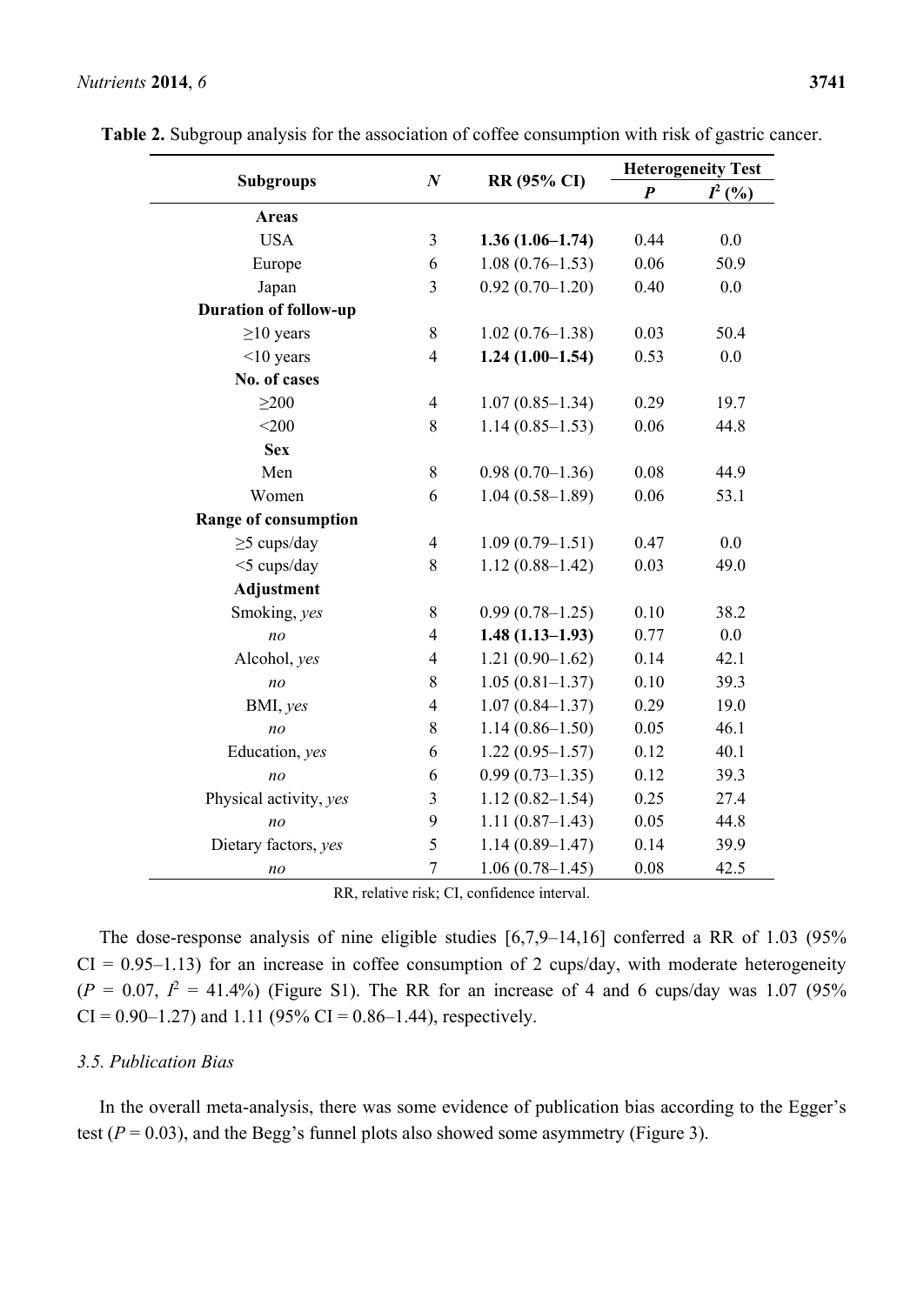

**Figure 3.** Begg's funnel plot with pseudo-95% confidence limits for the RR of gastric cancer and coffee consumption (highest compared with lowest category of consumption).

### **4. Discussion**

This meta-analysis quantitatively investigated the relation between coffee consumption and risk of gastric cancer, based on 12 prospective cohort studies involving a total of 2688 gastric cancer cases and 840,651 participants. The overall results suggested that coffee consumption was not associated with increased risk of gastric cancer. Our findings confirmed the results from the previous meta-analysis. Since 5 additional prospective studies consisting of more than 1630 cases and 0.7 million participants were available after the 2006 analysis, and all these studies had reported results adjusted for multi-variables, we were able to investigate the potential impacts of confounders on this association.

Significant increased risk of gastric cancer associated with high coffee consumption was observed in some analyses stratified by various pre-defined factors. These results, however, should be treated with caution because of the issue on inadequate adjustment for the major risk factor of gastric cancer. The strongest positive association between coffee consumption and gastric cancer was found in the four studies without adjustment for smoking; whereas in the remaining studies with adjustment, the association was null. Smoking has been consistently reported as the most important behavioral risk factor for gastric cancer [18]. Therefore, the possibility that smoking is responsible for the observed positive association merits further considerations because of the strong correlation between coffee consumption and cigarette smoking [10,12]. This possibility was somewhat supported by the results from Singapore Chinese Health Study [16], in which daily coffee consumption significantly decreased gastric cancer risk in non-smokers, and non-significantly increased the risk in smokers. Despite taking into account the number of cigarettes smoked, the possibility of confounding by smoking remains because of the relatively rough measurement of smoking.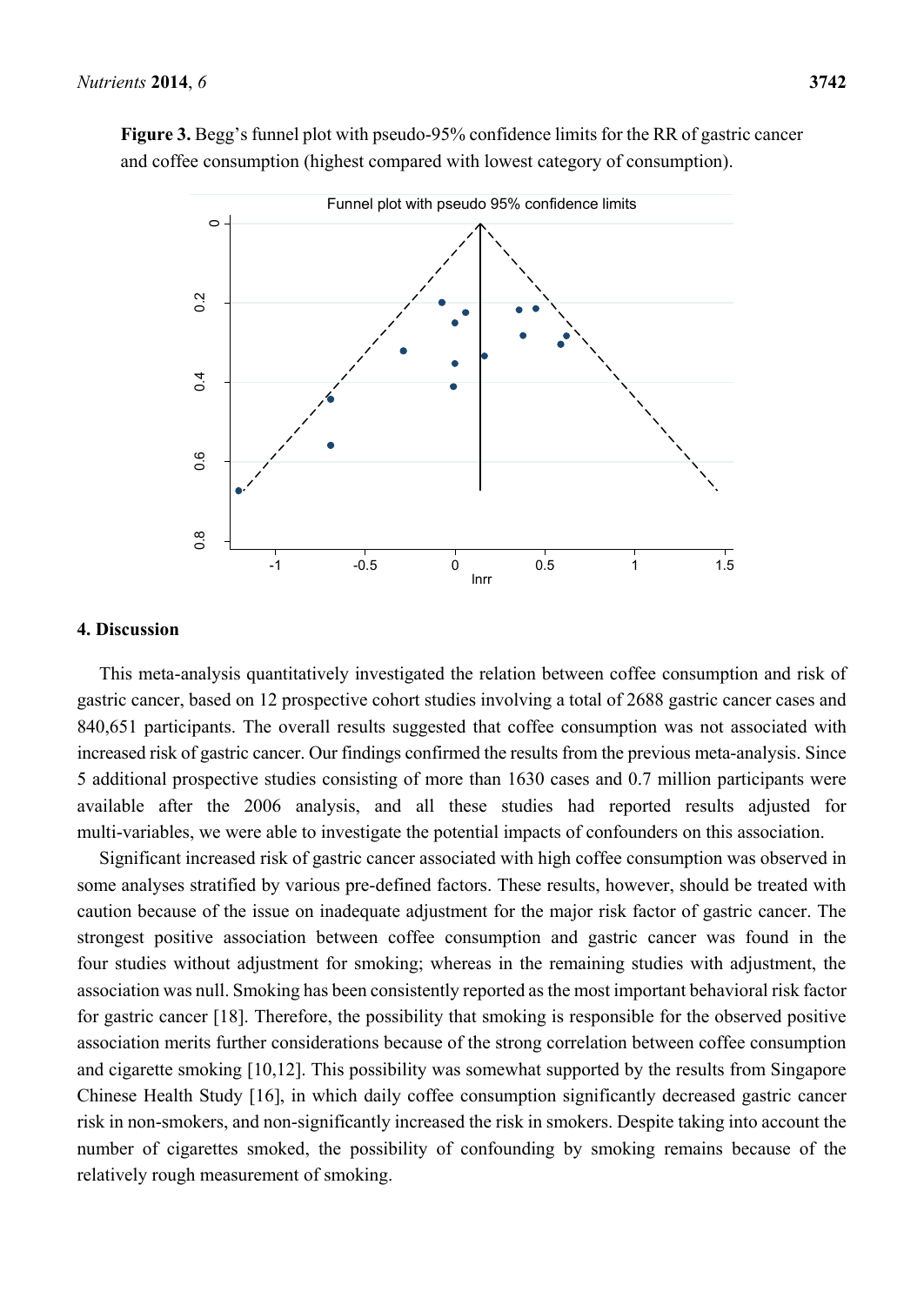Apart from smoking, other unmeasured confounders also merit discussions. Coffee consumption tends to be related to unhealthy behaviors, such as a high-salt diet that have been reported to increase gastric cancer risk [26]. Thus, not adjusting for salt intake (which was the case in all studies included) may exaggerate any harm of coffee; conversely, there is also evidence that coffee consumption decreases risk of diabetes, a potential risk factor for gastric cancer [27]. Thus, a failure to account for baseline diabetes status (which was the case in all except for one study [6]) may have attenuated any positive association towards a null.

Regarding sub-sites of gastric cancer, a significant positive association of coffee consumption with gastric cardia cancer ( $RR = 1.57$ ,  $95\%$  CI = 1.03–2.39), and a null association with gastric non-cardia cancer (RR =  $1.06$ , 95% CI =  $0.68-1.64$ ) was observed in the NIH-AARP study; but in the Singapore Chinese Health Study [16], the positive association with gastric cardia cancer was not confirmed  $(RR = 0.78, 95\% \text{ CI} = 0.46 - 1.33)$ , and there was a trend towards reduced risk of gastric non-cardia cancer in women (RR =  $0.68$ ,  $95\%$  CI =  $0.46-1.01$ ). Only the Singapore Chinese Health Study [16] had taken into account the influence of helicobacter pylori (H. pylori) infection, and the results were similar before and after adjustment for H. pylori. There was one study [10] that considered filtered and boiled coffee separately, and no difference was found. There was no study that investigated the association by histological types of gastric cancer.

Potential mechanisms whereby coffee may modulate cancer risk have been extensively studied, with both protective and adverse effects proposed. Coffee is a complex mixture of hundreds of chemicals, among which caffeine and polyphenols are suspected to affect cancer risk. Coffee is rich in phenolic compounds that have been found to inhibit several carcinogens [28]. Experimental evidence demonstrates that phenolic compounds have anti-genotoxic and -oxidant properties [29,30], and can also suppress cancer growth through anti-estrogenic pathways or mitochondrial toxicity [31,32]. The findings for caffeine have been equivocal. Laboratory and animal studies suggest that caffeine can both promote and suppress the development of mammary tumors [33].

The strengths of this meta-analysis, in addition to the inclusion of large number of cases that enhanced the statistical power of the study, the prospective design of all included studies also minimized the risk of selection bias and information bias, both of which are a common concern in case-control studies in which exposure was determined after the diagnosis of diseases. One may question the validity of information about coffee consumption in case-control studies because cases may have differentially recalled their diet intakes, or have reduced their coffee consumption due to the precursor conditions of gastric cancer (e.g., pain in the abdomen).

There are also several limitations that should be pointed out. As is mentioned above, the first one is the concern of insufficient adjustment. The second concern is non-differential misclassification of exposure resulting from measurement error, which may have attenuated any true relation. Third, none of the individual studies considered differences in preparation methods, which may affect the concentration of different compounds in coffee [34]. Finally, publication bias is another concern because this meta-analysis is based on published studies. We observed some evidence of publication bias, indicating that the overall strength of the association observed may still be an overestimation.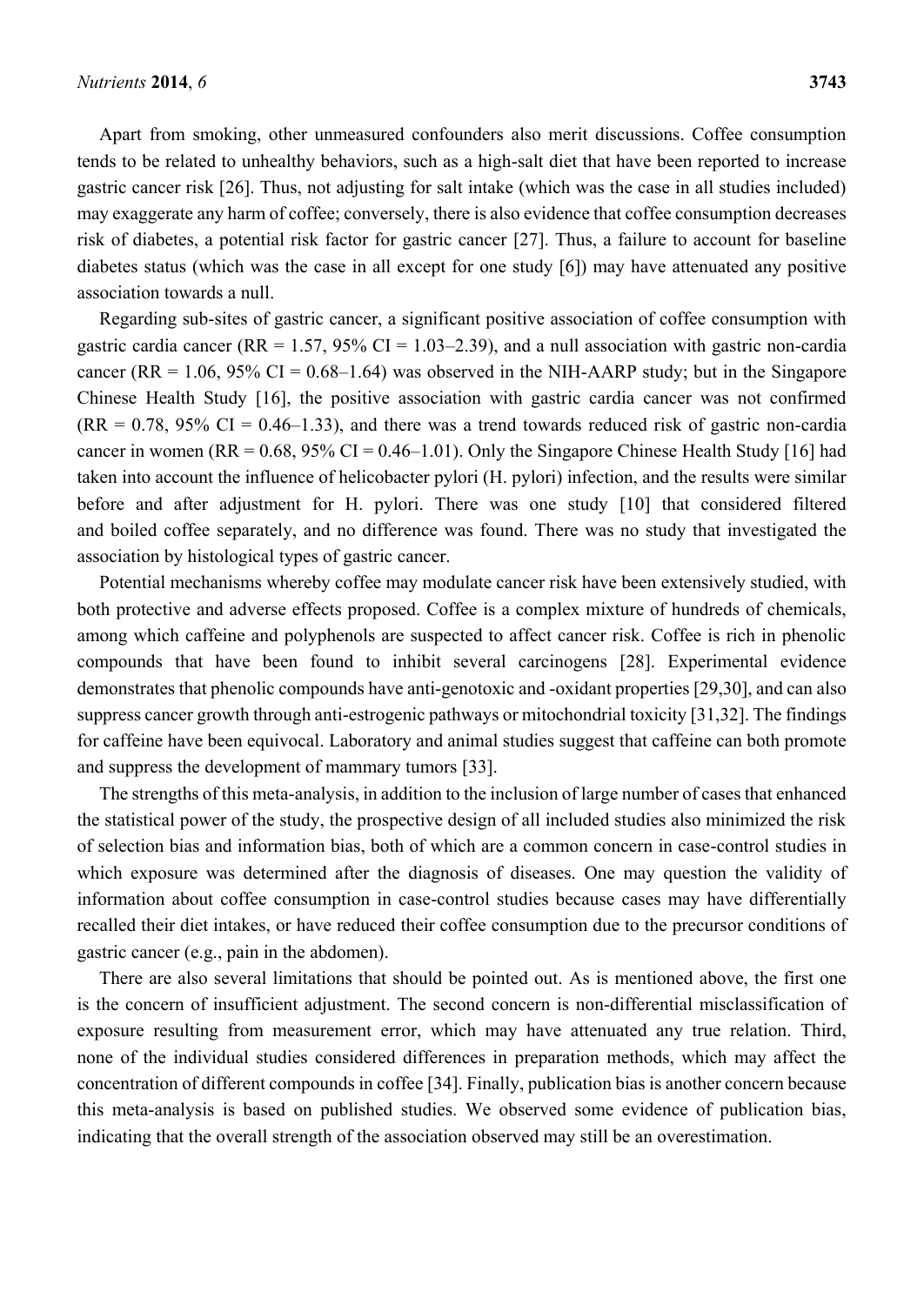# **5. Conclusions**

In conclusion, findings from this meta-analysis of prospective studies suggest that coffee consumption is not associated with risk of gastric cancer. Future prospective studies carefully accounting for potential confounders for gastric cancer are warranted.

# **Author Contributions**

FX and DW collected data and performed statistical analyses, FX drafted the manuscript, FX, ZH and YG revised the manuscript and contributed to the discussion. All authors read and approved the final manuscript.

# **Conflicts of Interest**

The authors declare no conflict of interest.

# **References**

- 1. Brenner, H.; Rothenbacher, D.; Arndt, V. Epidemiology of stomach cancer. *Methods Mol. Biol.* **2009**, *472*, 467–477.
- 2. McMichael, A.J.; McCall, M.G.; Hartshorne, J.M.; Woodings, T.L. Patterns of gastro-intestinal cancer in european migrants to australia: The role of dietary change. *Int. J. Cancer* **1980**, *25*, 431–437.
- 3. Malerba, S.; Turati, F.; Galeone, C.; Pelucchi, C.; Verga, F.; La Vecchia, C.; Tavani, A. A meta-analysis of prospective studies of coffee consumption and mortality for all causes, cancers and cardiovascular diseases. *Eur. J. Epidemiol.* **2013**, *28*, 527–539.
- 4. Yu, X.; Bao, Z.; Zou, J.; Dong, J. Coffee consumption and risk of cancers: A meta-analysis of cohort studies. *BMC Cancer* **2011**, *11*, 96.
- 5. Botelho, F.; Lunet, N.; Barros, H. Coffee and gastric cancer: Systematic review and meta-analysis. *Cad. Saude Publica* **2006**, *22*, 889–900.
- 6. Bidel, S.; Hu, G.; Jousilahti, P.; Pukkala, E.; Hakulinen, T.; Tuomilehto, J. Coffee consumption and risk of gastric and pancreatic cancer—A prospective cohort study. *Int. J. Cancer* **2013**, *132*, 1651–1659.
- 7. Galanis, D.J.; Kolonel, L.N.; Lee, J.; Nomura, A. Intakes of selected foods and beverages and the incidence of gastric cancer among the japanese residents of hawaii: A prospective study. *Int. J. Epidemiol.* **1998**, *27*, 173–180.
- 8. Jacobsen, B.K.; Bjelke, E.; Kvale, G.; Heuch, I. Coffee drinking, mortality, and cancer incidence: Results from a norwegian prospective study. *J. Natl. Cancer Inst*. **1986**, *76*, 823–831.
- 9. Larsson, S.C.; Giovannucci, E.; Wolk, A. Coffee consumption and stomach cancer risk in a cohort of swedish women. *Int. J. Cancer* **2006**, *119*, 2186–2189.
- 10. Nilsson, L.M.; Johansson, I.; Lenner, P.; Lindahl, B.; van Guelpen, B. Consumption of filtered and boiled coffee and the risk of incident cancer: A prospective cohort study. *Cancer Causes Control* **2010**, *21*, 1533–1544.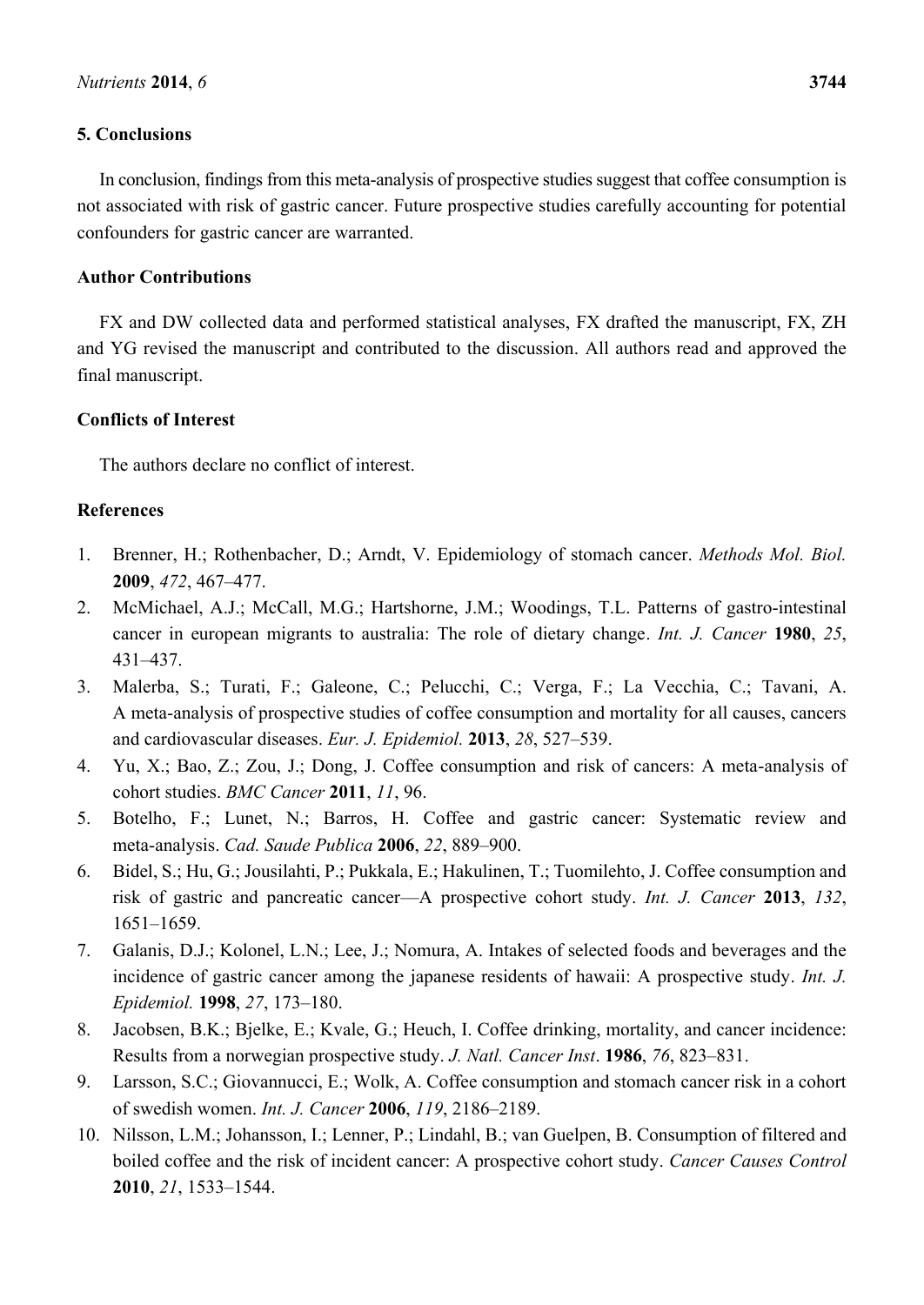- 11. Nomura, A.; Heilbrun, L.K.; Stemmermann, G.N. Prospective study of coffee consumption and the risk of cancer. *J. Natl. Cancer Inst*. **1986**, *76*, 587–590.
- 12. Ren, J.S.; Freedman, N.D.; Kamangar, F.; Dawsey, S.M.; Hollenbeck, A.R.; Schatzkin, A.; Abnet, C.C. Tea, coffee, carbonated soft drinks and upper gastrointestinal tract cancer risk in a large united states prospective cohort study. *Eur. J. Cancer* **2010**, *46*, 1873–1881.
- 13. Stensvold, I.; Jacobsen, B.K. Coffee and cancer: A prospective study of 43,000 norwegian men and women. *Cancer Causes Control* **1994**, *5*, 401–408.
- 14. Tsubono, Y.; Nishino, Y.; Komatsu, S.; Hsieh, C.C.; Kanemura, S.; Tsuji, I.; Nakatsuka, H.; Fukao, A.; Satoh, H.; Hisamichi, S.; *et al*. Green tea and the risk of gastric cancer in japan. *N. Engl. J. Med*. **2001**, *344*, 632–636.
- 15. Van Loon, A.J.; Goldbohm, R.A.; van den Brandt, P.A. Socioeconomic status and stomach cancer incidence in men: Results from the netherlands cohort study. *J. Epidemiol. Community Health* **1998**, *52*, 166–171.
- 16. Ainslie-Waldman, C.E.; Koh, W.P.; Jin, A.; Yeoh, K.G.; Zhu, F.; Wang, R.; Yuan, J.M.; Butler, L.M. Coffee intake and gastric cancer risk: The singapore chinese health study. *Cancer Epidemiol. Biomark. Prev.* **2014**, *23*, 638–647.
- 17. Khan, M.M.; Goto, R.; Kobayashi, K.; Suzumura, S.; Nagata, Y.; Sonoda, T.; Sakauchi, F.; Washio, M.; Mori, M. Dietary habits and cancer mortality among middle aged and older japanese living in hokkaido, japan by cancer site and sex. *Asian Pac. J. Cancer Prev*. **2004**, *5*, 58–65.
- 18. Ladeiras-Lopes, R.; Pereira, A.K.; Nogueira, A.; Pinheiro-Torres, T.; Pinto, I.; Santos-Pereira, R.; Lunet, N. Smoking and gastric cancer: Systematic review and meta-analysis of cohort studies. *Cancer Causes Control* **2008**, *19*, 689–701.
- 19. Abioye, A.I.; Odesanya, M.O.; Ibrahim, N.A. Physical activity and risk of gastric cancer: A metaanalysis of observational studies. *Br. J. Sports Med*. **2014**, doi:10.1136/bjsports-2013-092778.
- 20. Chen, Y.; Liu, L.; Wang, X.; Wang, J.; Yan, Z.; Cheng, J.; Gong, G.; Li, G. Body mass index and risk of gastric cancer: A meta-analysis of a population with more than ten million from 24 prospective studies. *Cancer Epidemiol. Biomark. Prev*. **2013**, *22*, 1395–1408.
- 21. Tramacere, I.; Negri, E.; Pelucchi, C.; Bagnardi, V.; Rota, M.; Scotti, L.; Islami, F.; Corrao, G.; La Vecchia, C.; Boffetta, P.; *et al*. A meta-analysis on alcohol drinking and gastric cancer risk. *Ann. Oncol*. **2012**, *23*, 28–36.
- 22. DerSimonian, R.; Laird, N. Meta-analysis in clinical trials. *Control Clin. Trials* **1986**, *7*, 177–188.
- 23. Higgins, J.P.; Thompson, S.G. Quantifying heterogeneity in a meta-analysis. *Stat. Med*. **2002**, *21*, 1539–1558.
- 24. Egger, M.; Davey Smith, G.; Schneider, M.; Minder, C. Bias in meta-analysis detected by a simple, graphical test. *BMJ* **1997**, *315*, 629–634.
- 25. Greenland, S.; Longnecker, M.P. Methods for trend estimation from summarized dose-response data, with applications to meta-analysis. *Am. J. Epidemiol*. **1992**, *135*, 1301–1309.
- 26. D'Elia, L.; Galletti, F.; Strazzullo, P. Dietary salt intake and risk of gastric cancer. *Cancer Treat Res*. **2014**, *159*, 83–95.
- 27. Yoon,J.M.; Son, K.Y.; Eom, C.S.; Durrance, D.; Park, S.M. Pre-existing diabetes mellitus increases the risk of gastric cancer: A meta-analysis. *World J. Gastroenterol.* **2013**, *19*, 936–945.